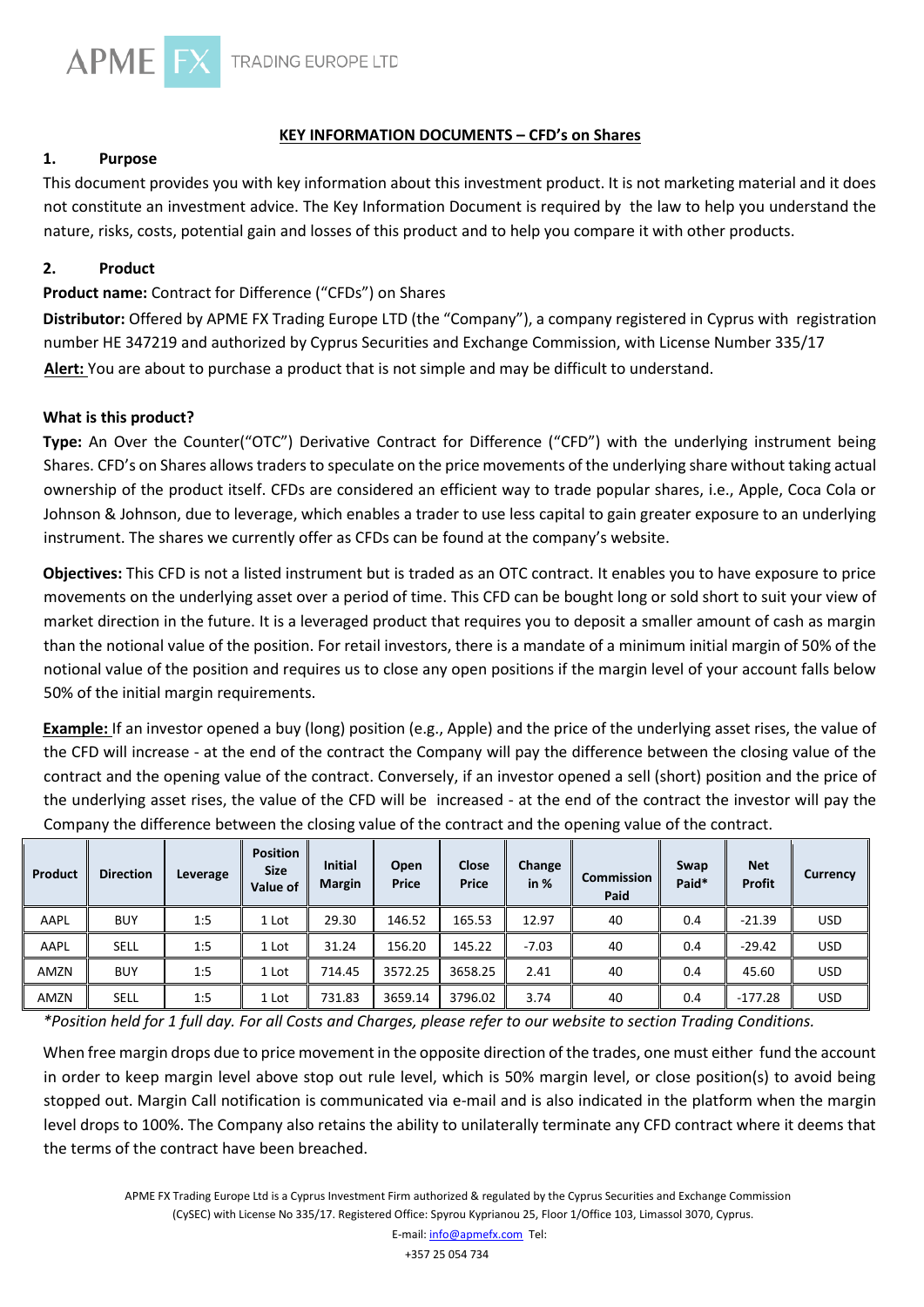TRADING EUROPE LTD

# **3. Intended Retail Investor**

This product is for clients that have a medium to high risk tolerance and ability to lose the invested capital. It is available for clients with a relatively short-term investment horizon, and is not suitable for all investors but only for those who i) understand and are willing to bear the risks involved, including the risks associated with margin trading; ii) possess the necessary experience and knowledge about trading in derivatives and the underlying instruments; and iii) are financially able to bear the risk of a total loss of their invested amounts, subject to the negative balance protection mechanism offered by the Company.

#### 4. **Risk Indicator**

**APME** 



The Risk indicator can show you the risk involved in these products compared to other products. It shows how possible it is that the product movement can lead to financial loss for the investor. The Risk indicator has been set to the Highest level. The rate indicates the potential losses from the product future performance. CFDs are leveraged and risky products that can cause losses. Losses cannot exceed the amount invested (negative balance), however you may lose your entire invested capital. There is no capital protection against market risk, credit risk and/or liquidity risk.

# **5. Currency Risk**

It is possible to buy or sell CFDs in a different currency from the currency of your account. The final pay- out that you might receive depends on the exchange rate between the two currencies.

#### **6. Performance Scenarios**

The below scenarios were demonstrated to provide you how an investment can perform. You can compare them with other products scenarios in order to identify which product is more suitable for you. The scenarios presented are an approximation of future performance based on evidence from the past performance on how the value of this investment differs and are not an exact indicator. The outcome will be based on the market performance and how long you hold the CFD. The stress scenario indicates the possible outcome in extreme market circumstances.

#### **Scenario**

| <b>Share CFD: Apple</b>                              |        |  |  |  |  |
|------------------------------------------------------|--------|--|--|--|--|
| Opening price                                        | 145.25 |  |  |  |  |
| Trade Size (per CFD): TS                             | 80     |  |  |  |  |
| Margin %: M                                          | 20%    |  |  |  |  |
| <b>Contract Size K</b>                               | 1      |  |  |  |  |
| Margin Requirement ( $\epsilon$ ): MR=P x TS x M x K | 2.324  |  |  |  |  |
| Notional Value of the trade $(\epsilon)$ : TN=MR/M   | 11620  |  |  |  |  |

APME FX Trading Europe Ltd is a Cyprus Investment Firm authorized & regulated by the Cyprus Securities and Exchange Commission (CySEC) with License No 335/17. Registered Office: Spyrou Kyprianou 25, Floor 1/Office 103, Limassol 3070, Cyprus.

+357 25 054 734